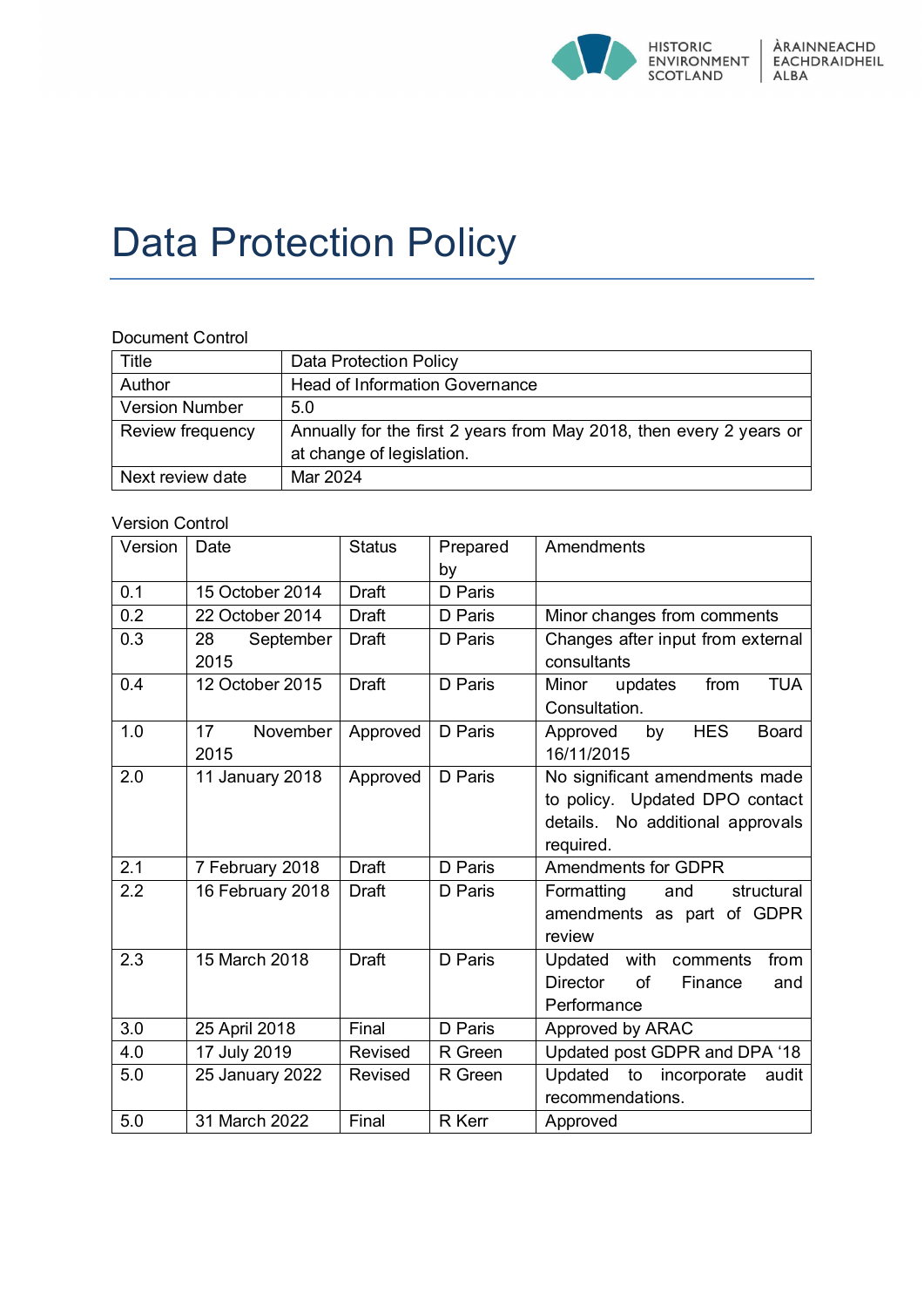## Table of Contents

| 1.  | Introduction                                                          | 3  |
|-----|-----------------------------------------------------------------------|----|
| 2.  | Purpose                                                               | 3  |
| 3.  | Scope                                                                 | 4  |
| 4.  | <b>Policy Statement and Commitment</b>                                | 4  |
| 5.  | The Rights of the Data Subject                                        | 5  |
| 6.  | <b>Breaches and Near Misses</b>                                       | 9  |
| 7.  | <b>Data Processors</b>                                                | 9  |
| 8.  | <b>Sharing Personal Data</b>                                          | 9  |
| 9.  | Use of Personal Data for Research, Statistical or Historical Purposes | 9  |
| 10. | Disclosing Personal Data for Other Reasons                            | 9  |
| 11. | Privacy by Design                                                     | 10 |
| 12. | <b>Regulator Engagement</b>                                           | 10 |
| 13. | Training                                                              | 10 |
| 14. | Roles and Responsibilities                                            | 10 |
| 15. | Legislative Framework                                                 | 12 |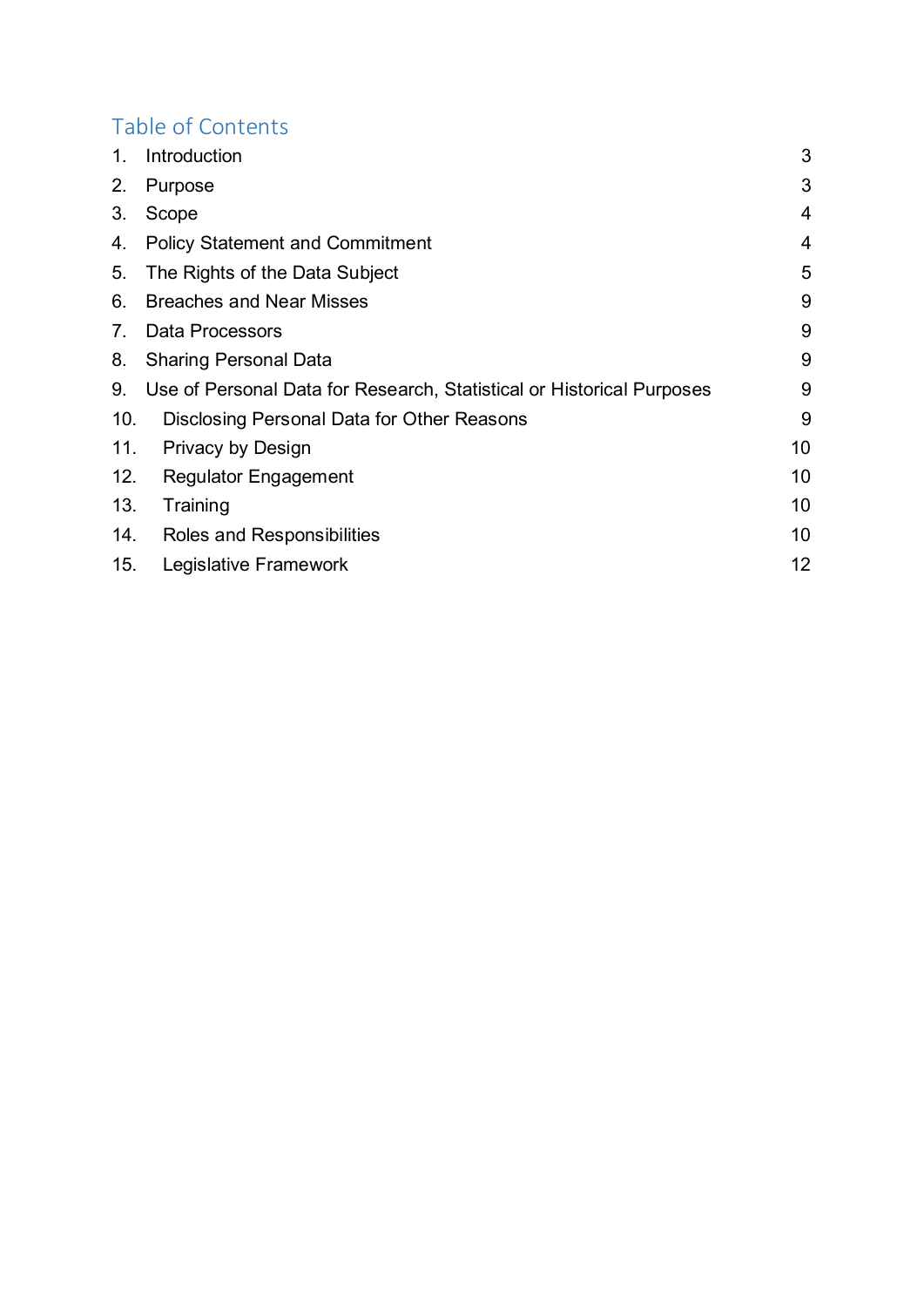## <span id="page-2-0"></span>1. Introduction

- 1.1. Through its day to day operations Historic Environment Scotland (hereafter 'HES') is required to collect, use and retain certain types of Personal Data about a variety of individuals. These include customers, suppliers, current, past and prospective employees, volunteers, members, historic property owners, donors, potential donors and others with whom it communicates.
- 1.2. To protect the privacy of those individuals, HES is required by law to comply with the UK General Data Protection Regulation (hereafter 'GDPR') and the Data Protection Act 2018. This legislation establishes a framework of rights and duties which balance the need of organisations to collect and process Personal Data for clearly defined purposes with the right of the individuals to confidentiality. These individuals are known as Data Subjects.
- 1.3. This policy helps to protect HES and its Data Subjects from data security and privacy risks, including:
	- − **Breaches of confidentiality**. For instance, information being given out inappropriately
	- − **Failing to offer choice**. For instance, all individuals should be free to choose how HES uses data relating to them
	- − **Reputational damage**. For instance, HES could suffer if hackers successfully gained access to sensitive data
- 1.4. Compliance with data protection is not just a statutory obligation. HES regards the lawful and correct treatment of Personal Data as of vital importance to maintaining trusted and positive working relationships with the various groups of individuals whose Personal Data HES holds and to successful business operations.

### <span id="page-2-1"></span>2. Purpose

- 2.1. The purpose of this policy as well as related procedures and guidance is:
	- − to set out HES' obligations under data protection legislation for fair and lawful processing of Personal Data in the information created and received in the course of its activities;
	- − to demonstrate its commitment to, and compliance with, data protection and related legislation and standards that govern the privacy of individuals with whom HES has a relationship.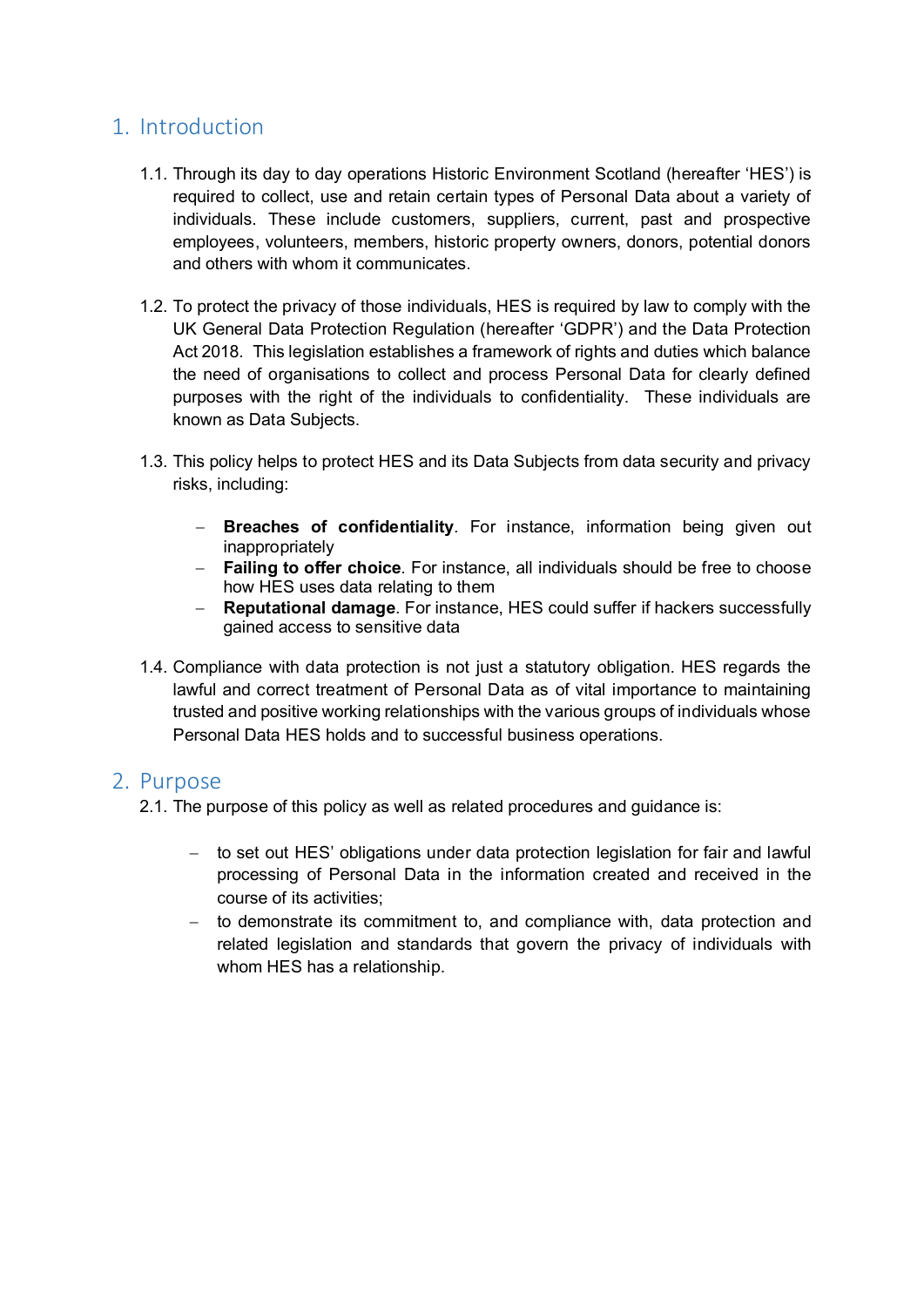## <span id="page-3-0"></span>3. Scope

- 3.1. Data protection legislation relates to the processing of Personal Data. Personal Data is factual information that both identifies and relates to a living individual and includes any expression of opinion about the individual.
- 3.2. It Some types of Personal Data are classified as "Special Category" Data to which stricter conditions apply. This includes Personal Data concerning racial or ethnic origin, political or religious beliefs, trade union membership, physical or mental health, sexual orientation and criminal records.
- 3.3. The majority of the Personal Data held by HES is not part of the Special Category Data and is made up of data provided by employees and stakeholders.
- 3.4. The policy is applicable to all HES employees, volunteers, contractors, service providers and other organisations working for or on behalf of HES.
- 3.5. The policy applies to all Personal Data regardless of format or medium, including paper, electronic, audio, visual, microfilm and photographic.

## <span id="page-3-1"></span>4. Policy Statement and Commitment

- 4.1. In order to fulfil its obligations under the legislation, HES is committed to complying with the six data protection principles.
- 4.2. Article 5 of the GDPR requires that Personal Data shall be:
	- a) processed lawfully, fairly and in a transparent manner in relation to individuals;
	- b) collected for specified, explicit and legitimate purposes and not further processed in a manner that is incompatible with those purposes; further processing for archiving purposes in the public interest, scientific or historical research purposes or statistical purposes shall not be considered to be incompatible with the initial purposes;
	- c) adequate, relevant and limited to what is necessary in relation to the purposes for which they are processed;
	- d) accurate and, where necessary, kept up to date; every reasonable step must be taken to ensure that Personal Data that are inaccurate, having regard to the purposes for which they are processed, are erased or rectified without delay;
	- e) kept in a form which permits identification of Data Subjects for no longer than is necessary for the purposes for which the Personal Data are processed; Personal Data may be stored for longer periods insofar as the Personal Data will be processed solely for archiving purposes in the public interest, scientific or historical research purposes or statistical purposes subject to implementation of the appropriate technical and organisational measures required by the legislation in order to safeguard the rights and freedoms of individuals; and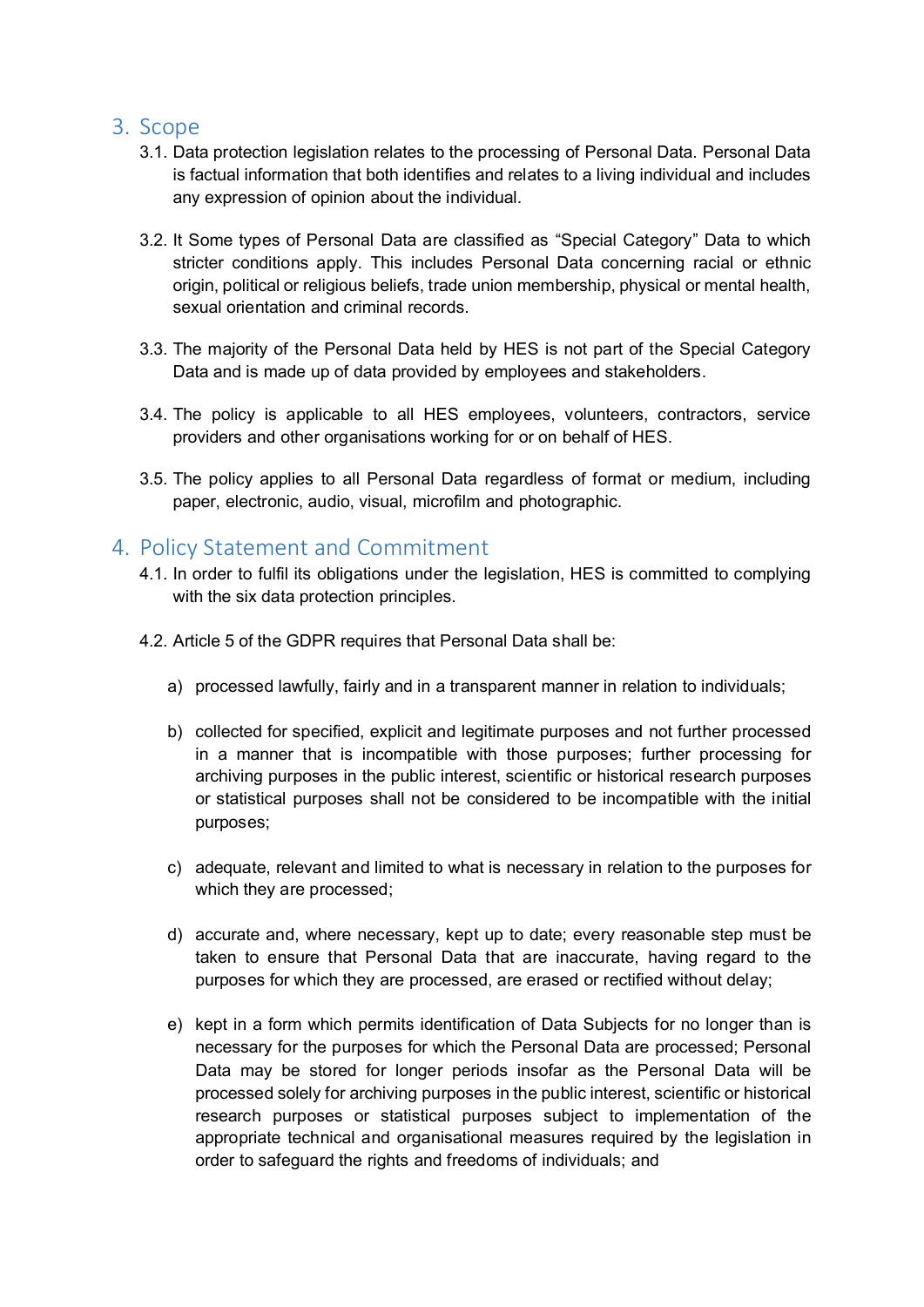- f) processed in a manner that ensures appropriate security of the Personal Data, including protection against unauthorised or unlawful processing and against accidental loss, destruction or damage, using appropriate technical or organisational measures.
- 4.3. To comply with the DPA principles, HES is committed to following the policy statements and related business practice, procedures, processes and systems.

## <span id="page-4-0"></span>5. The Rights of the Data Subject

- 5.1. HES ensures that Data Subjects can fully exercise their rights under the legislation.
- 5.2. The legislation provided the following rights for Data Subjects
	- 5.2.1. The Right to be Informed
		- a. HES collects and processes appropriate personal information only to the extent that it is required to fulfil operational need or to comply with any legal requirement.
		- b. HES uses privacy notices to inform the Data Subject wherever collection of Personal Data takes place, outlining the legal processing condition, the purpose for which it will be used, who it will be shared with, how it will be securely retained, how long it will be kept for and how individuals may access it.
		- c. HES seeks consent from its Data Subjects when collecting Special Category Data, collecting Personal Data for unexpected or potentially objectionable purposes, processing information in a way which may significantly affect an individual, or sharing information with another organisation which would be unexpected.
		- d. A data protection statement is provided whenever Personal Data is gathered (for example, on a form) explaining why the data is required, and how it will be used.
	- 5.2.2. The Right of Access
		- a. Subject Access Requests (hereafter 'SAR') are requests, made by the Data Subject, to access their Personal Data held by HES. In some cases, a SAR may be made by a third party on that Data Subject's behalf, e.g. by
			- i. a parent on behalf of a young child.
			- ii. a representative on behalf of an adult with incapacity.
			- iii. a solicitor on behalf of a client.
		- b. HES takes reasonable steps to make sure that the person making the SAR is who they say they are. If someone is making a request on behalf of a third party, HES checks that they have the authority to make that request.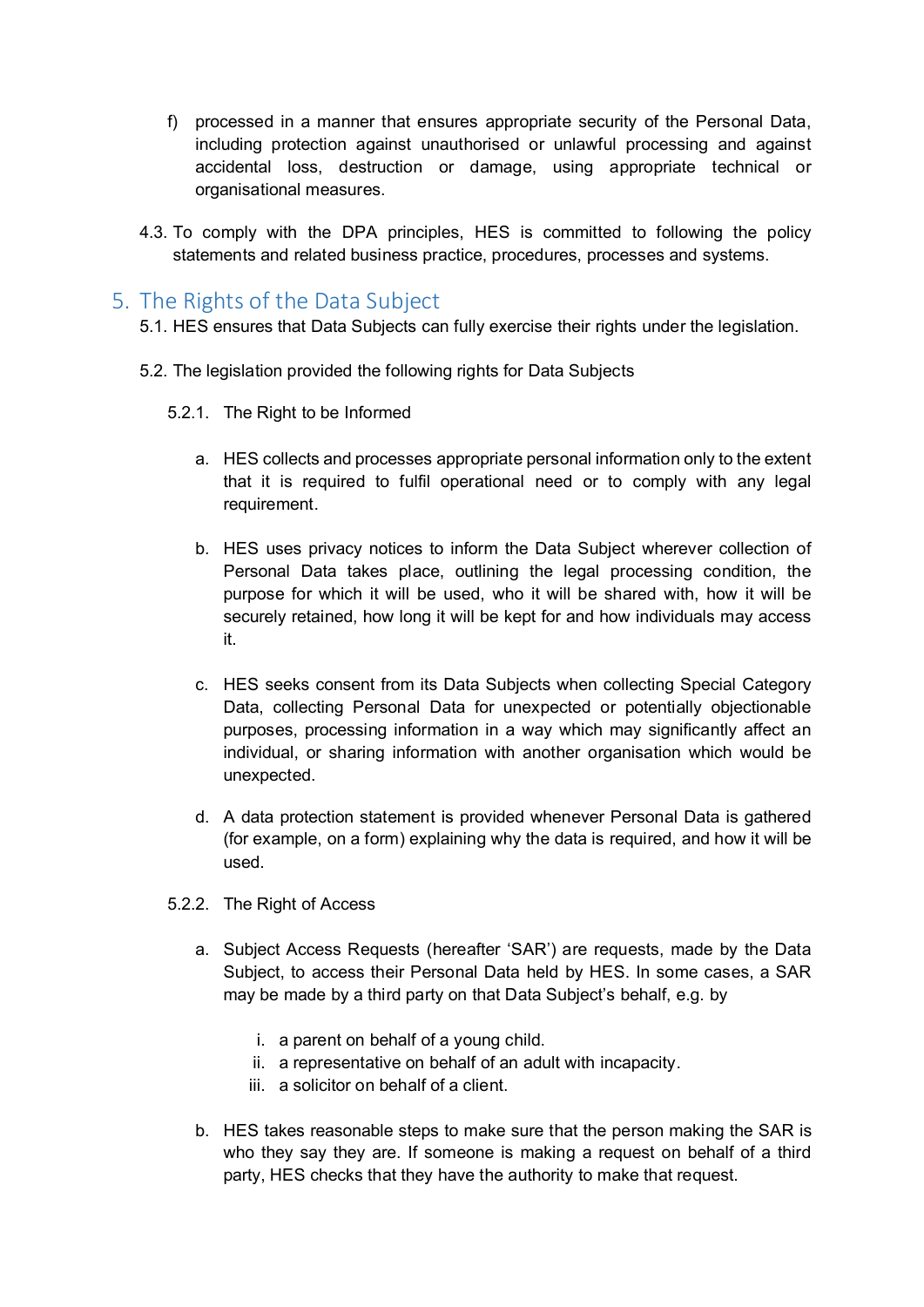c. Requests for access to Personal Data can be made in any form including verbally. However, where possible we encourage requestors to use the HES Subject Access Request Form which is available via the website or in hard copy on request.

HES aims to comply with requests for access to personal information as quickly as possible but will ensure that it is provided within 1 month from receiving the request unless there is a good reason for delay. In such cases, the reason for delay will be explained, in writing, to the Data Subject making the request. HES may extend the time to respond by a further two months if the request is complex or we have received a number of requests from an individual.

#### 5.2.3. The Right to Rectification

- a. All employees who work with Personal Data will take reasonable steps to ensure it is kept as accurate and up to date as possible.
	- i. Data will be held in as few places as necessary. Staff should not create any unnecessary additional data sets.
	- ii. HES will make it easy for Data Subjects to update the Personal Data HES holds about them.
- b. All employees are responsible for
	- i. checking that any Personal Data that they provide, in connection with their employment, are accurate and up to date;
	- ii. informing the Human Resources Department of any changes to their Personal Data they have provided, i.e. change of address; and
	- iii. informing the Human Resources Department of any errors in their Personal Data.
- 5.2.4. The Right to Erasure
	- a. HES retains Personal Data only for as long as they are needed through the maintenance and application of retention and disposal schedules and confidential disposal procedures for all HES information.
	- b. The right to erasure does not provide an absolute right to be forgotten. Data Subjects have the right to have Personal Data erased or prevent further processing under certain conditions.
		- i. Where the Personal Data is no longer required for the purpose it was originally collected for.
		- ii. When the Data Subject withdraws consent, where consent was the legal processing condition.
		- iii. When the Data Subject objects to processing and there are no overriding, legal reason for continuing to process the Personal Data.
		- iv. The processing was unlawful to begin with.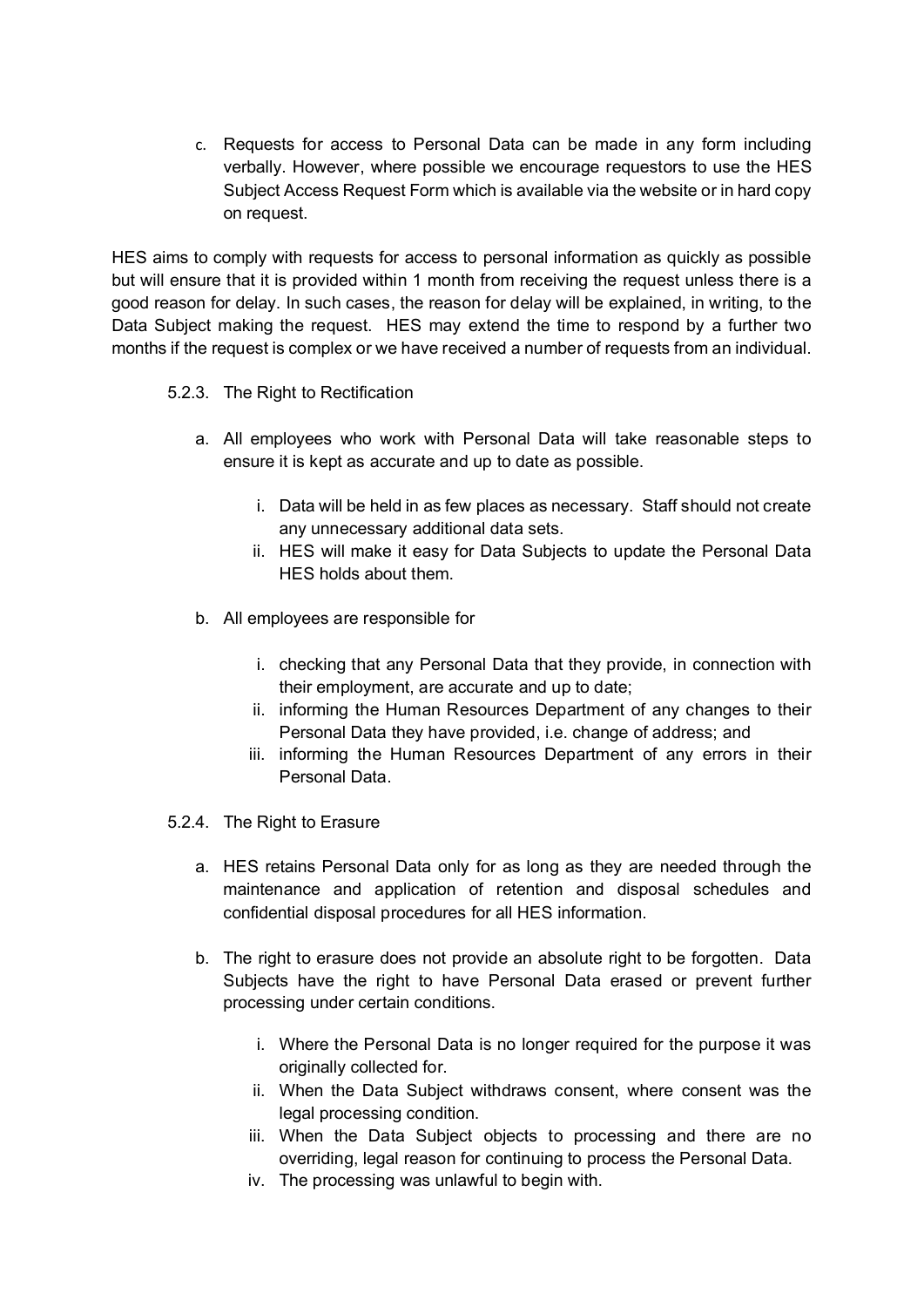- v. The Personal Data has to be erased in order to comply with a legal obligation.
- vi. The Personal Data is processed in relation to supplying 'information society services' to children.<sup>[1](#page-6-0)</sup>
- c. HES can refuse the right of erasure under the following circumstances.
	- i. When complying with a legal obligation for the performance of a public task or exercise of official authority.
	- ii. For public health purposes in the public interest.
	- iii. The exercise or defence of legal claims.
	- iv. When archiving or adding to the National Record in the public interest, scientific or historical research or statistical purposes.
	- v. When exercising the right of freedom of information or expression.
- 5.2.5. The Right to Restrict Processing
	- a. Data Subjects have the right to restrict, block or supress the processing of Personal Data. When processing is restricted, HES is permitted to retain the Personal Data but no further processing must take place.
	- b. HES will restrict processing in the following conditions.
		- i. Where the accuracy of the Personal Data is contested by the Data Subject. Processing will be restricted until the accuracy of the Personal Data has been verified.
		- ii. Where the processing has been objected to by the Data Subject and the processing was on the basis of performance of a public task. Processing will be restricted whilst HES considers whether the legitimate grounds override the rights of the Data Subject.
		- iii. When the processing was unlawful and the Data Subject requests restriction rather than erasure.
		- iv. When HES no longer requires the Personal Data but the Data Subject required the Personal Data to be retained to establish, exercise or defend a legal claim.

<span id="page-6-0"></span><sup>1</sup> Article 1 Point 2 of Directive 98/48/EC describes an Information Society Service as any service normally provided for remuneration, at a distance, by electronic means and at the individual request of a recipient of services, https://publications.europa.eu/en/publication-detail/-/publication/695afd1d-539b-4475-a892 d1f5bbc9f489/language-en, accessed 16/02/18.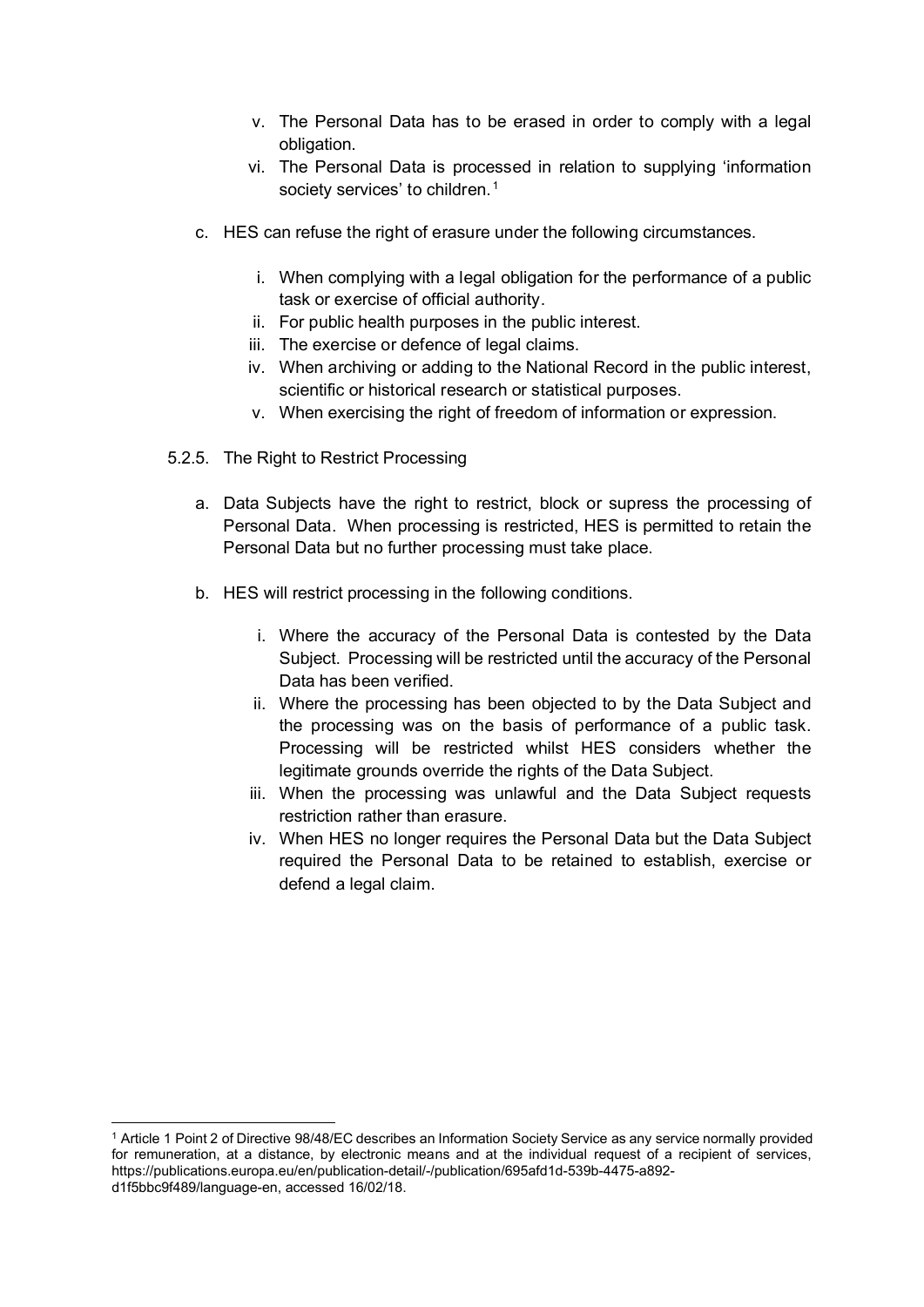

- 5.2.6. The Right of Data Portability
	- a. Data Portability allows a Data Subject to obtain their Personal Data to reuse across different services. It allows the moving, copying or transferring of their Personal Data from one IT system to another in a safe and secure manner. The right of data portability only applies
		- i. to personal data a Data Subject has provided to HES;
		- ii. where the legal processing condition is consent or for the performance of a contract; and
		- iii. when the processing is carried out by automated means.
- 5.2.7. The Right to Object
	- a. Data Subjects have the right to object to processing based on legitimate interests, performance of a task in the public interest, profiling and for the purposes of historical or scientific research and statistics. HES will stop processing unless
		- i. HES can demonstrate compelling legitimate grounds which override the rights of the Data Subject; and / or
		- ii. the processing is for the establishment, exercise or defence of legal claims.
	- b. You have the right to request at any time that the controller stop using your personal data for electronic direct marketing.
- 5.2.8. Rights Related to Automated Decision Making including Profiling
	- a. Data protection legislation applies to all automated decision making and profiling processing. You have the right to object to profiling and automated decision making.

#### 5.2.9. Data Security

HES takes appropriate technical and organisational security measures to safeguard personal information and has established information security procedures for both manual and electronic records, subject to appropriate risk assessment.

- 5.3. All staff are responsible for ensuring that:
	- − Any Personal Data that they hold, no matter the format, is held securely; and
	- − Personal Data is not disclosed either orally or in writing, accidentally or otherwise, to any unauthorised third party.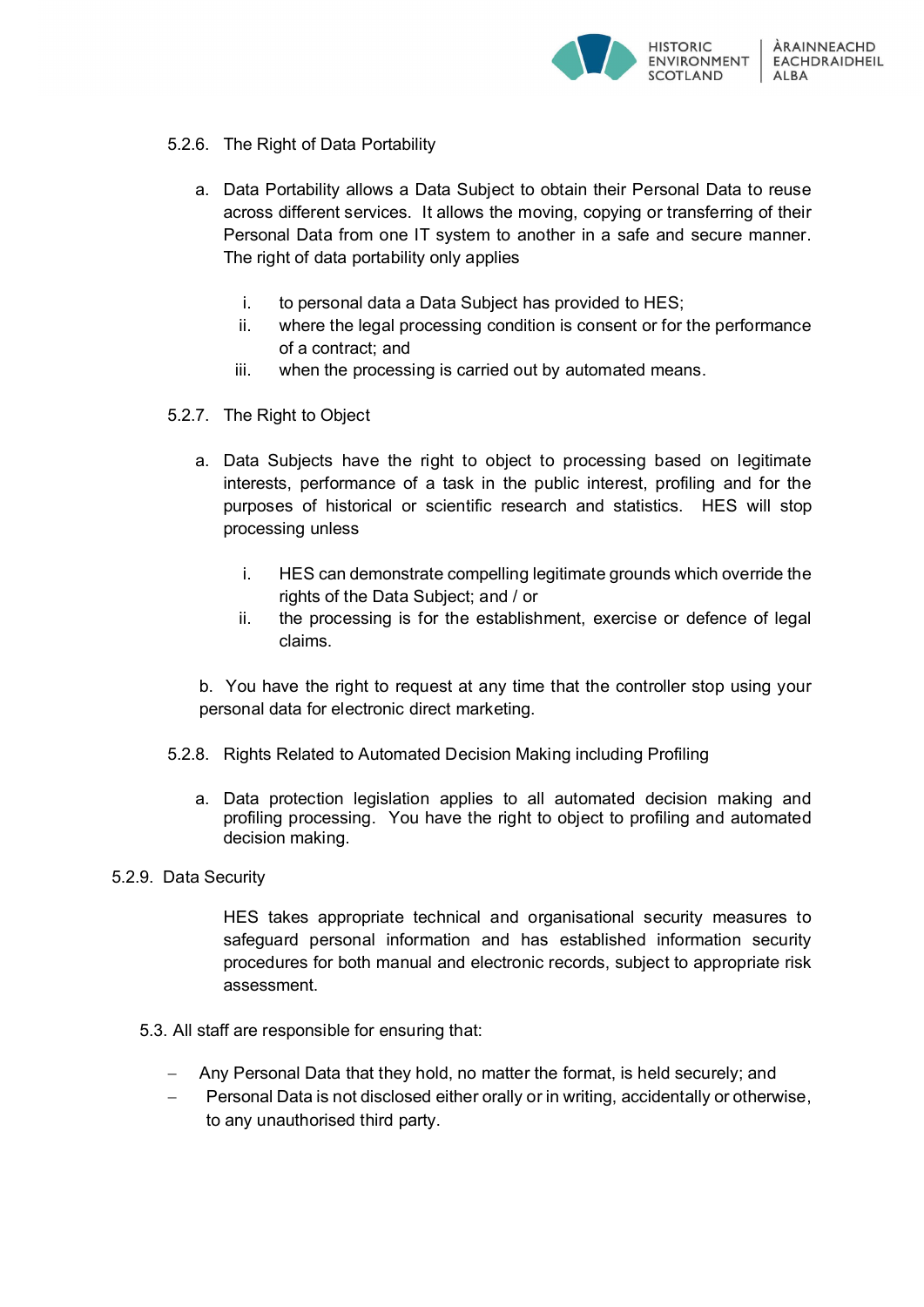## <span id="page-8-0"></span>6. Breaches and Near Misses

6.1. HES has procedures in place to identify and respond to compliance breaches and near misses. These must be reported immediately to the Data Protection Officer, in whose absence, to the Senior Information Risk Owner failing that another member of the Senior Management Team.

## <span id="page-8-1"></span>7. Data Processors

- 7.1. Where HES uses a contractor to process Personal Data on its behalf, HES must be satisfied that the contractor is taking adequate steps to allow HES to meets its obligations under the legislation.
- 7.2. Contracts between HES and the Data Processor must ensure that all necessary security procedures and other appropriate measures are specified in the contract, and that the contract must be monitored to ensure that they are being adhered to.
- 7.3. HES uses a Third Party Security Questionnaire as part of its official procurement process when tendering for goods or services which may involve the processing of Personal Data by a Data Processor.

## <span id="page-8-2"></span>8. Sharing Personal Data

- 8.1. HES will not disclose Personal Data to any third party unlawfully.
- 8.2. Where and when appropriate, HES will share information in line with the Information Commissioner's Data Sharing Code of Practice and establish Data Sharing Agreements with third parties, outlining the terms under which information will be shared.
- <span id="page-8-3"></span>9. Use of Personal Data for Research, Statistical or Historical Purposes
	- 9.1. HES informs individuals of their responsibilities when using Personal Data for research, statistical or historical purposes, for example, onsite researchers accessing search rooms, and asks them to confirm that they will abide by the terms of access and use.

## <span id="page-8-4"></span>10. Disclosing Personal Data for Other Reasons

- 10.1. In certain circumstances HES may release Personal Data to law enforcement agencies without the consent of the Data Subject, for example, CCTV footage required for a criminal investigation.
- <span id="page-8-5"></span>10.2. As Data Controller, HES will comply with the Surveillance Camera Code of Practice and will ensure that all requests from law enforcement agencies are legitimate, seeking advice from legal advisers where required.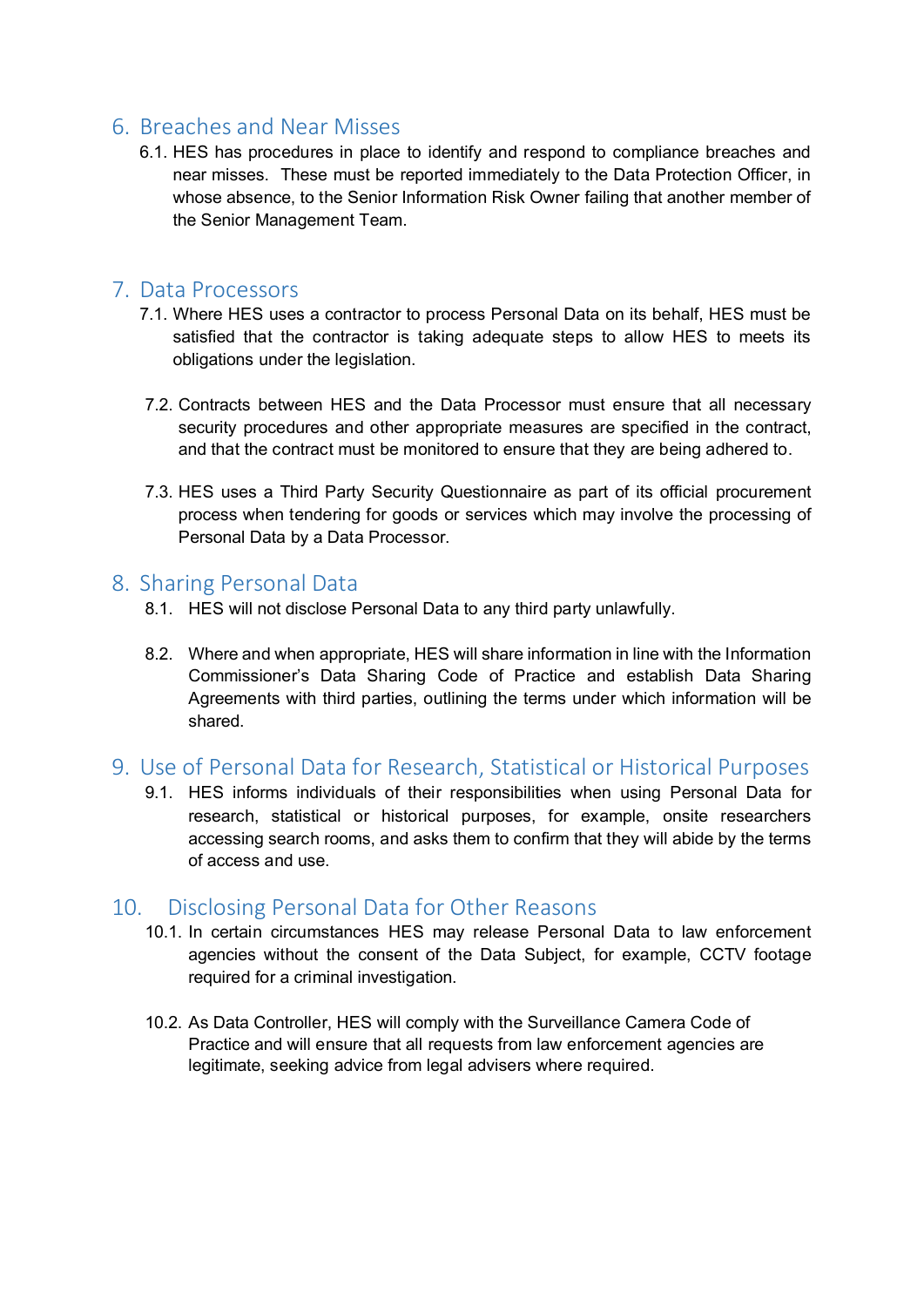

## 11. Privacy by Design

11.1. HES is committed to taking a pro-active approach to privacy and data protection. Core privacy considerations are integrated into existing project management and risk management methodologies and policies. Privacy impact assessments are used to identify and reduce the privacy risks of any planned changes relating to personal data within the organisation

## <span id="page-9-0"></span>12. Regulator Engagement

12.1. HES will engage, as appropriate, with the Information Commissioner's Office directly in policy and process discussions touching on privacy, data sharing and other data protection issues.

## <span id="page-9-1"></span>13. Training

13.1. HES provides eLearning and classroom based training for all HES employees in information management, security, governance and compliance, to ensure that every member of staff understands their data protection responsibilities when using Personal Data.

## <span id="page-9-2"></span>14. Roles and Responsibilities

- 14.1. All Staff
	- 14.1.1. Compliance with this Policy is the responsibility of all HES employees and everyone who has access to HES information. Breaches of this policy and therefore the legislation, whether deliberate or through negligence, may lead to disciplinary action, in line with HES disciplinary procedures. A breach of the legislation could also lead to criminal prosecution.
	- 14.1.2. Colleagues must familiarise themselves with, and follow, this policy as well as the supporting codes of practice, ensure that procedures for the collection and use of Personal Data is complied with in their area, and familiarise themselves with the implications of data protection in their job.
- 14.2. Chief Executive
	- 14.2.1. HES is the Data Controller under the legislation and the Chief Executive has senior management responsibility for ensuring that all collection and processing of Personal Data within HES complies with the legislation and its principles.
- 14.3. Head of Information Governance
	- 14.3.1. The Head of Information Governance ensures that all data protection and information security related policies and procedures are kept up to date. They monitor and report on the proper functioning of data protection systems and will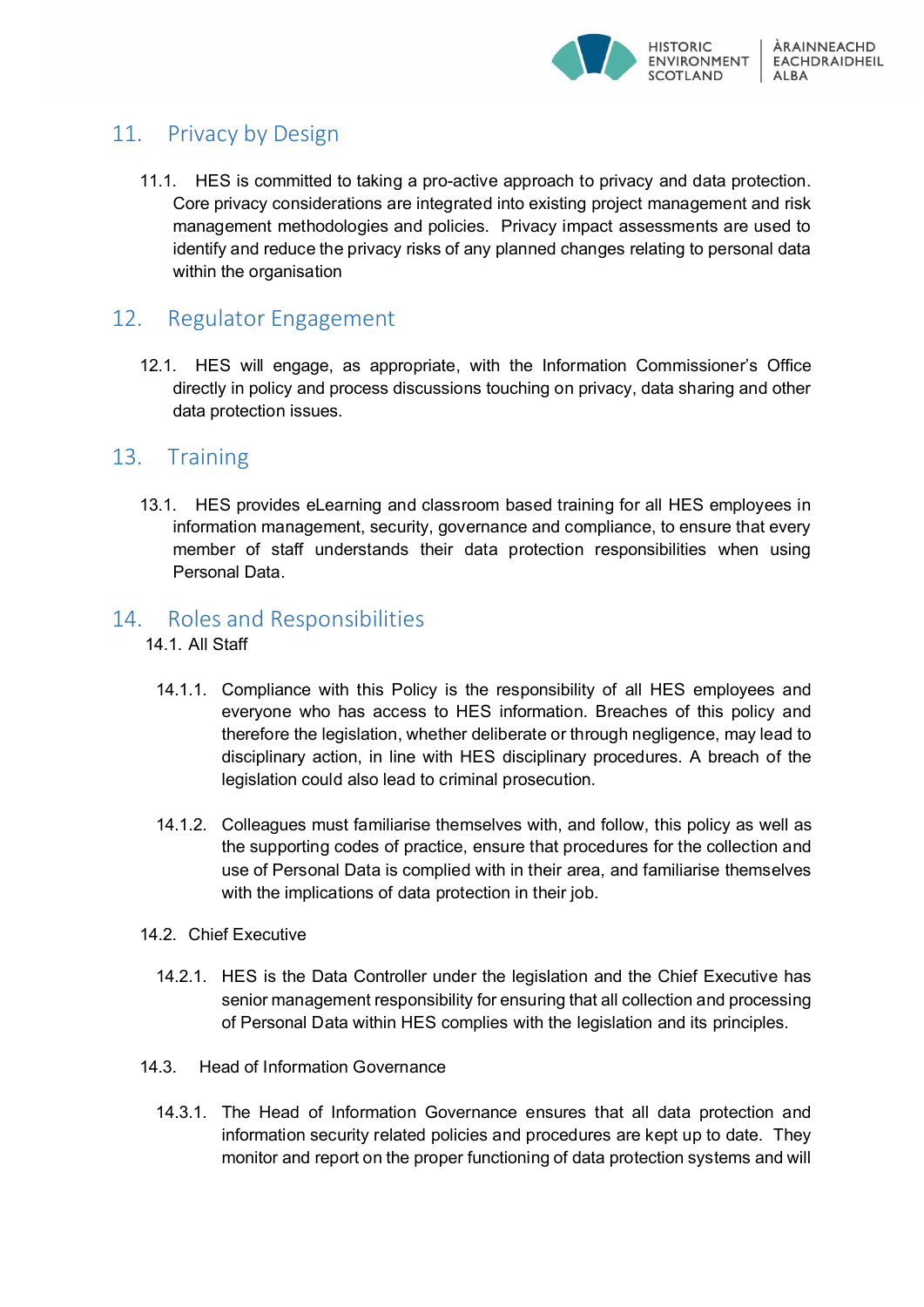liaise with the Chief Executive on all matters relating to the protection of Personal Data and the privacy of HES' Data Subjects.

- 14.3.2. The Head of Information Governance is also the Data Protection Officer for HES, 0131 668 8771, [dataprotection@hes.scot.](mailto:dataprotection@hes.scot)
	- 14.3.3. The Data Protection Officer must ensure that
		- a. the HES Data Protection Notification, Data Protection Policy, Data Protection Code of Practice: Archive Collections, Surveillance Camera Code of Practice and Business Information is kept up to date
		- b. identify and publicise responsibilities for Data Protection within HES
		- c. support all members of staff to comply with their obligations under the Act
		- d. issue guidance and training
		- e. monitor and report on the proper functioning of data protection systems.
- 14.4. Senior Management
	- 14.4.1. Senior management will make provision for a regular review of this policy and investigate modifications when necessary.
- 14.5. Head of Department and Line Managers
	- 14.5.1. Heads of Department and line managers have day-to-day responsibility for ensuring compliance with the legislation within their area of responsibility. To fulfil this they must
		- a. ensure that Personal Data held by their department is kept securely and used properly, within the terms of the legislation;
		- b. inform the Data Protection Officer of the types of Personal Data held in their department, and any changes or new holdings.;
		- c. keep the Data Protection Officer informed of changes in the collection, use, and security of Personal Data within their department;
		- d. ensure that appropriate technical and organisational measures are taken within their department to prevent unauthorised or unlawful processing of Personal Data and against accidental loss or destruction of, or damage to, such data;
		- e. ensure that staff with specific data protection responsibilities have these written into their job descriptions and fulfil their data protection responsibilities properly;
		- f. ensure all staff complete their mandatory Data Protection and Information Security Awareness training.
- 14.6. Historic Environment Scotland Board
	- 14.6.1. The HES Board has the responsibility for adopting best practice as an employer and public body, including review and approval of Data Protection Policy and